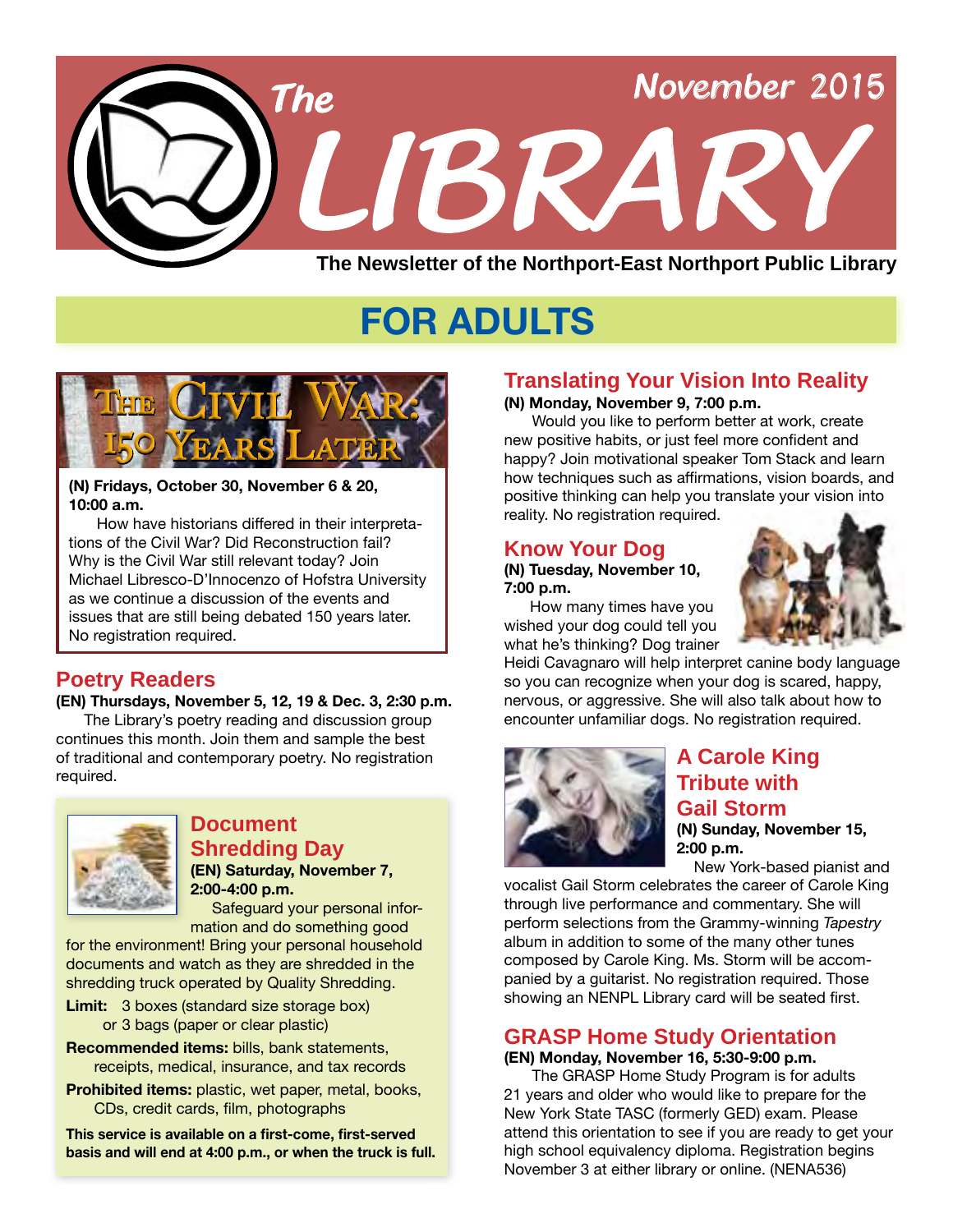**(N) Tuesday, November 3, 7:00 p.m.**

 This month we take a look at stories from *In-Flight Entertainment*

by Helen Simpson. Please pick up your copies of the stories at the Circulation Desk.

# **Truth Be Told**

#### **(N) Thursday, November 5, 7:00 p.m.**

 This month our nonfiction group will discuss *Citizens of London* by Lynne Olson. Copies are available at the Northport Library Circulation Desk.

# **Page Turners**

#### **(N) Thursday, November 12, 2:00 p.m.**

 Our afternoon group will be discussing *A Thousand Splendid Suns* by Khaled Hosseini. Copies will be available at the Northport Library Circulation Desk.

# **Novel Ideas**

#### **(N) Monday, November 30, 7:00 p.m.**

Our new season begins with a discussion of *Behind the Beautiful Forevers* by Katherine Boo. Please pick up your copy of the book at the Northport Library Circulation Desk.

# **FOR ADULTS**



# **Intermediate Microsoft Excel**

#### **(N) Wednesday, November 4, 7:00 p.m.**

 Learn more about this popular spreadsheet program. Prerequisites: Introduction to Microsoft Excel or equivalent. Registration begins October 21 at either library or online. [\(NENC017\)](http://alpha2.suffolk.lib.ny.us/search/?searchtype=X&SORT=D&searcharg=nenc017&searchscope=43)

## **Alternative Email Services to SuffolkWeb**

**(EN) Wednesday, November 4, 2:00 p.m. (N) Monday, November 9, 2:00 p.m.**

 The SuffolkWeb email service, which began in 1996, is ending on December 31, 2015. Join Digital Services Librarian Stephen Ingram as he demonstrates alternative email services to help you get up and running before the deadline. No registration required.

# **Organize Your Computer**

**(EN) Wednesday, December 9, 7:00 p.m.** 

 This class provides a hands-on understanding of the Windows file management structure including drives, folders, and files. Prerequisite: Intermediate computer knowledge. Registration begins November 25 at either library or online. [\(NENC155\)](http://alpha2.suffolk.lib.ny.us/search/?searchtype=X&SORT=D&searcharg=nenc155&searchscope=43)



# **Create Photo Greeting Cards**

**(EN) Wednesday, November 18, 7:00 p.m.**

In this hands-on class you will learn how to create greeting cards using photos, fonts, graphics, and Word Art. For intermediate computer users. Registration begins November 4 at either library or online. [\(NENC081\)](http://alpha2.suffolk.lib.ny.us/search/?searchtype=X&SORT=D&searcharg=nenc081&searchscope=43)

# **Short Story Central BOOK GROUPS**

# **SeniorNet: Planning Day Trips on the Internet**

#### **(N) Thursday, November 19, 4:00 p.m.**

 Join us to learn about using the Internet to plan New York City and Long Island day trips to the theatre, museums, concerts, gardens, and sightseeing excursions. Learn about websites that can help you choose restaurants as well as how to save money through coupons and discounts. No registration required.

# **Introduction to LinkedIn**

**(N) Wednesday, December 2, 7:00 p.m.** 

LinkedIn is a business-oriented social networking service. Join us to learn how to create a profile, search for people, companies, and jobs, and prepare for upcoming interviews. No registration required.

Fee: \$20 for AARP members (\$25 for nonmembers), payable to AARP by *check or money order only* at registration.

# **Northport Arts Coalition presents Edith Piaf Remembered in Songs and Stories**

#### **(N) Wednesday, November 18, 7:00 p.m.**

Performer Lois Morton brings the legendary Edith Piaf to life. Anecdotes reveal the color and texture of Piaf's short dramatic life, from the back streets of Paris to her conquest of the great concert halls of the world. No registration required.

# **Picasso Sculpture at the MOMA**

**(N) Wednesday, November 18, 2:30 p.m.**

 Over the course of his long career, Picasso devoted himself to sculpture with the freedom of a self-taught

> (N) Thursday, November 19, \\_*Dreparedness* **3:30-6:30 pm.**

artist, ready to break all the rules. This fall, the Museum of Modern Art features Picasso Sculpture, a sweeping survey of his innovative and influential work in three dimensions. Take an in-depth look at the exhibition with Professor Mary Vahey, an art historian and independent curator. No registration required.

- $\blacksquare$  tables in the Northport building's main lobby to learn  $\blacksquare$
- **about services and resources to prepare you and**
- **your family for various emergencies and disasters. Organizations will include the American Red Cross,**
- the Suffolk County Sheriff's Office, and Suffolk
- County Fire, Rescue, and Emergency Services.

# **FOR ADULTS**

# **Medicare Counseling**

 Turn in unused or expired prescription or over- $\blacksquare$  the-counter medications, as well as unused, covered  $\blacksquare$ **h** hypodermic needles for safe disposal. No questions

- asked and no personal information is required.
- Proper disposal of these items is essential to protect
- the environment and to ensure that old prescriptions
- don't end up the wrong hands.

**(N) Thursday, November 12, 9:30-11:30 a.m.** [\(NENA540](http://alpha2.suffolk.lib.ny.us/search/?searchtype=X&SORT=D&searcharg=nena540&searchscope=43)) **(N) Tuesday, November 17, 9:30-11:30 a.m.** [\(NENA538](http://alpha2.suffolk.lib.ny.us/search/?searchtype=X&SORT=D&searcharg=nena538&searchscope=43)) 

 A volunteer from HIICAP will provide individual counseling to answer your questions about Medicare and supplementary insurance. Registration begins November 3 at either library or online.

# **My Grandma's American Dream: From Italy to a New Life**

#### **(N) Thursday, November 19, 7:00 p.m.**

 Who were the people who left Italy during the Great Migration of



1900-1914 to come to America? What kind of lives did they make for themselves, as their new country passed through the Depression, World War II, and succeeding decades of change? Dr. Anthony DiFranco's 30-minute documentary film *My Grandma's American Dream* addresses these questions through the candid story of one large family, woven with rare footage of New York City in the 1910-1950 decades. No registration required.

# **Let's Talk**

**(EN) Fridays, November 6 & 20, 7:00 p.m.**

 Practice speaking English with our informal conversation group. No registration required.

**English Language Learning**

# **Quick Reads**

#### **(EN) Friday, November 27, 7:00 p.m.**

 This informal reading group is designed for intermediate English language learners. Pick up this month's reading selections at the Circulation Desk.



# **Defensive Driving**

**(EN) Mondays, November 23 & 30, 7:00-10:00 p.m. Fee: \$36**

Applications are available November 3 at both library buildings.

**(N) Saturday, December 12, 9:00 a.m.-3:30 p.m. Fee: \$36**

Applications are available November 7 at both library buildings.

**Defensive Driving**

# **AARP Smart Driver Course**

**(EN) Tuesday, December 1 & Wed., December 2, 6:00-9:00 p.m.**

Registration begins November 14 at the East Northport building only. ([NENA537](http://alpha2.suffolk.lib.ny.us/search/?searchtype=X&SORT=D&searcharg=nena537&searchscope=43))

Please note: These courses promote safe driving and help participants maintain their driving skills. *Check with your insurance company about the specific insurance and point reduction available to you.*

# **Fireside Friday: Sinatra & Garland**

**(EN) Friday, November 20, 7:30 p.m.** Frank Sinatra and Judy Garland were superb entertainers whose

long-lasting influence cannot be denied! Join us as singer Naomi Zeitlin pays tribute to them both by performing some of their signature songs. No registration required.

# **MaryEllen Moll, Head of Community Services, Retires**

 After 31 years and more than 370 newsletters, MaryEllen Moll, Head of the Community Services Department, is retiring. Over the years, Ms. Moll has used her creativity and organizational skills to ensure the success of numerous projects including the Tile Mural, the Millennium Bookball, the Library Courtyard, and the more recent Library Anniversary celebrations. In addition to being the editor of the Library Newsletter, Ms. Moll supervised the Library Cafe and has been responsible for the planning and implementing of many innovative programs, lectures, and concerts that have brought the community together and fulfilled the Library's mission of lifelong learning. Happy retirement, MaryEllen!

# **Be Prepared!**

 An ounce of prevention is

worth a pound of cure. Visit one of the information

# **Shed the Meds**

#### **Sponsored by the Suffolk County Sheriff's Office (N) Thursday, November 19, 3:30-6:30 p.m.**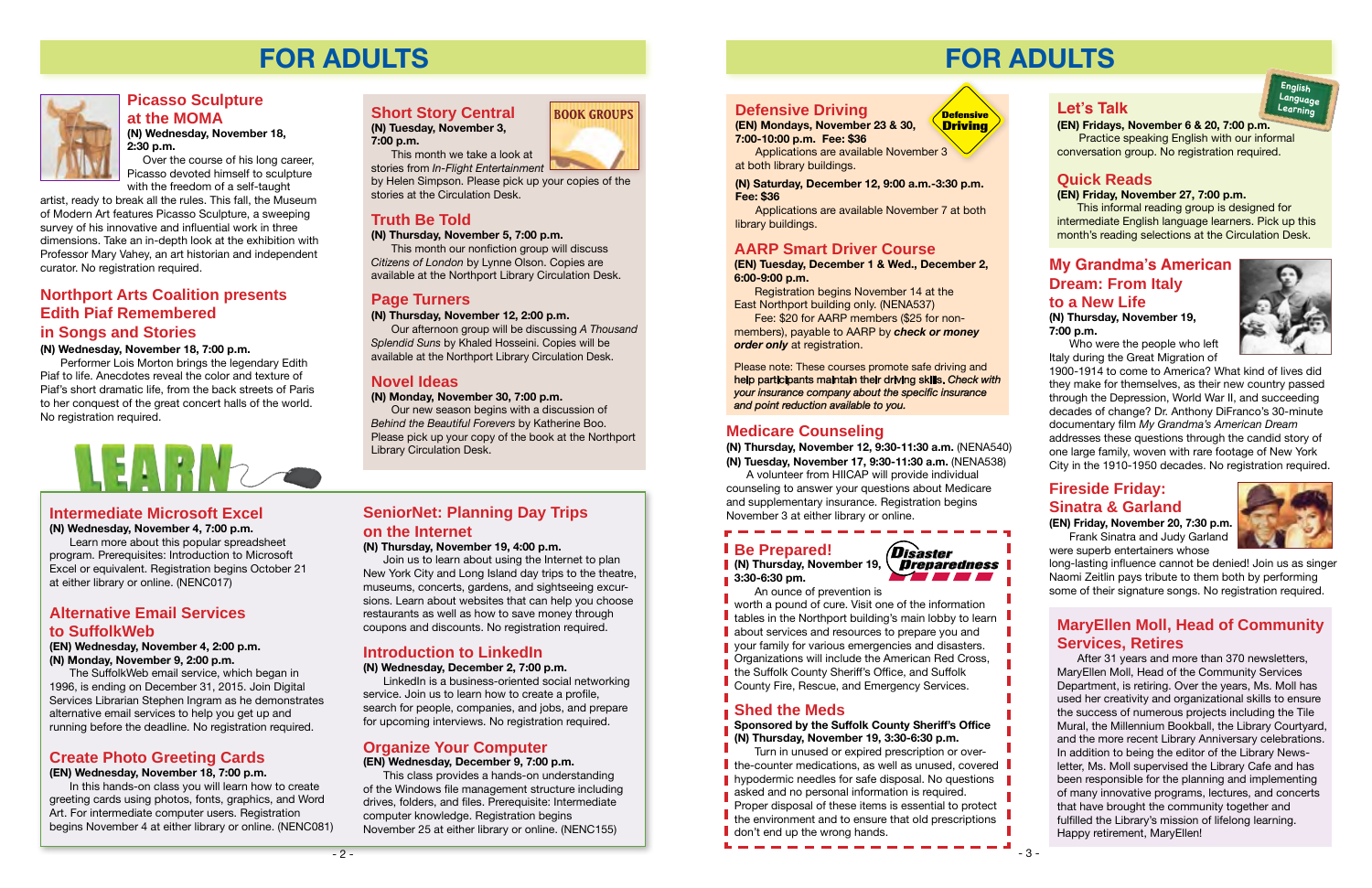purposes. Please inform us if you do not want

photos taken of you or your child.

|                                                                                         |                                                                                                                                                                                                                                                                                                                                         | 2015                                                                                                                                                                                                                                                                                               | <b>November</b>                                                                                                                                                                                                                                                                                              |                                                                                                                                                                                                                                                                                                                              | 2015                                                                                                                                                                                                                                                                                                                                                                   |                                                                                                                             |
|-----------------------------------------------------------------------------------------|-----------------------------------------------------------------------------------------------------------------------------------------------------------------------------------------------------------------------------------------------------------------------------------------------------------------------------------------|----------------------------------------------------------------------------------------------------------------------------------------------------------------------------------------------------------------------------------------------------------------------------------------------------|--------------------------------------------------------------------------------------------------------------------------------------------------------------------------------------------------------------------------------------------------------------------------------------------------------------|------------------------------------------------------------------------------------------------------------------------------------------------------------------------------------------------------------------------------------------------------------------------------------------------------------------------------|------------------------------------------------------------------------------------------------------------------------------------------------------------------------------------------------------------------------------------------------------------------------------------------------------------------------------------------------------------------------|-----------------------------------------------------------------------------------------------------------------------------|
| <b>Sunday</b>                                                                           | <b>Monday</b>                                                                                                                                                                                                                                                                                                                           | <b>Tuesday</b>                                                                                                                                                                                                                                                                                     | <b>Wednesday</b>                                                                                                                                                                                                                                                                                             | <b>Thursday</b>                                                                                                                                                                                                                                                                                                              | <b>Friday</b>                                                                                                                                                                                                                                                                                                                                                          | <b>Saturday</b>                                                                                                             |
|                                                                                         | <b>Registration begins for</b><br>$\overline{\mathbf{2}}$<br><b>Teen Programs and</b><br><b>Volunteer Opportunities</b><br><b>Registration begins for</b><br><b>The Peanuts Movie</b><br><b>Family Theater Party on 11/8</b><br>and Home Alone on 11/19<br>*Sing & Play (EN) 10 & 11 am<br><b>*Taproot Writers Group</b><br>$(EN)$ 1 pm | <b>Registration begins for</b><br>3<br><b>GRASP Home Study</b><br><b>Orientation on 11/16</b><br>and Medicare Counseling<br>on 11/12 & 11/17<br><b>Applications available for</b><br><b>Defensive Driving on</b><br>11/23 & 11/30<br>Tricks of the Trade (EN) 7 pm<br>Short Story Central (N) 7 pm | <b>Registration begins for</b><br>4<br><b>Create Photo Greeting</b><br>Cards on 11/18<br><b>Blood Pressure Check</b><br>(N) 9:30-10:30 am<br>(EN) 11 am-12:00 noon<br>*Moms' Group (EN) 10 am<br><b>Alternative Email Services to</b><br>SuffolkWeb (EN) 2 pm<br>*Intermediate Microsoft Excel<br>$(N)$ 7 pm | 5<br><b>Registration begins for</b><br><b>Holiday Cooking for Kids;</b><br><b>Paws to Read; Toddlers Tango;</b><br><b>Picture Book Fun; and Children's</b><br><b>Series Programs</b><br>*Time for Tots (N) 10 am<br>Poetry Readers (EN) 2:30 pm<br><b>*AARP Smart Driver Course</b><br>$(EN)$ 6 pm<br>Truth Be Told (N) 7 pm | 6<br><b>Books a Poppin'</b><br>(N&EN) 10 am<br>The Civil War: 150 Years Later<br>$(N)$ 10 am<br>Movie: San Andreas (N) 2 pm<br>Let's Talk (EN) 7 pm<br>Art Talk (EN) 7 pm<br>*LEGO Digital Designer (N) 7 pm                                                                                                                                                           | 7<br><b>Applications available for</b><br><b>Defensive Driving on 12/12</b><br><b>Document Shredding Day</b><br>(EN) 2-4 pm |
|                                                                                         | 9                                                                                                                                                                                                                                                                                                                                       | 10                                                                                                                                                                                                                                                                                                 | 11                                                                                                                                                                                                                                                                                                           | ◀ ↑ *Medicare Counseling<br>$\blacksquare$<br>(N) 9:30-11:30 am by appt.                                                                                                                                                                                                                                                     | 13                                                                                                                                                                                                                                                                                                                                                                     | 14                                                                                                                          |
| <b>The Peanuts</b><br>Movie<br><b>Family Theater</b><br>Party (Elwood<br>Cinemas) 10 am | <b>*Taproot Writers Group</b><br>$(EN)$ 1 pm<br><b>Alternative Email Services to</b><br>SuffolkWeb (N) 2 pm<br><b>*Teen Advisory Board:</b><br>Letters to the Troops (EN) 7 pm<br><b>Translating Your Vision</b><br>into Reality (N) 7 pm                                                                                               | <b>Bears Everywhere!</b><br><b>PJ Storytime (EN) 7 pm</b><br><b>*Teen Family Puzzle Competition</b><br>$(EN)$ 7 pm<br>Know Your Dog (N) 7 pm                                                                                                                                                       | Veterans Dav -<br><b>Library Closed</b>                                                                                                                                                                                                                                                                      | *Time for Tots (N) 10 am<br>Page Turners (N) 2 pm<br>Poetry Readers (EN) 2:30 pm<br><b>*AARP Smart Driver Course</b><br>$(EN)$ 6 pm<br><b>*Teen Chess Club Volunteers</b><br>(N) 6:45 pm<br>Chess Club (N) 7 pm                                                                                                              | Books a Poppin' (N&EN) 10 am<br>Movie: San Andreas (EN) 2 pm<br>*Go Gobal: Australia (N) 4 pm                                                                                                                                                                                                                                                                          | <b>Registration begins at</b><br><b>East Northport for AARP Smart</b><br>Driver Course on 12/1 & 12/2                       |
| 15                                                                                      | 16                                                                                                                                                                                                                                                                                                                                      | 17                                                                                                                                                                                                                                                                                                 | *1, 2, 3 Learn with Me<br>18<br>$(EN)$ 10 am                                                                                                                                                                                                                                                                 | <b>Library Board of Trustees</b><br>19<br>Meeting (N) 10 am                                                                                                                                                                                                                                                                  | <b>Books a Poppin'</b><br>20<br>(N&EN) 10 am                                                                                                                                                                                                                                                                                                                           | 21                                                                                                                          |
| <b>A Carole King</b><br><b>Tribute with</b><br>Gail Storm<br>N) $2 \text{ pm}$          | <b>*Taproot Writers Group</b><br>$(EN)$ 1 pm<br>*Holiday Cooking for<br>Kids (N) 4 pm<br><b>*GRASP Home Study</b><br>Orientation (EN) 5:30 pm                                                                                                                                                                                           | *Medicare Counseling<br>(N) 9:30-11:30 am by appt.<br><i><b>*Preschool Storytime</b></i><br>(EN) 1:30 pm<br>*Cake in a Mug for Teens<br>$(EN)$ 7 pm<br><b>Newbery Book Club (N) 7 pm</b>                                                                                                           | <b>Picasso Sculpture at the MOMA</b><br>(N) 2:30 pm<br>Friends of the Library (EN) 3 pm<br>*Teen Lego Volunteers<br>(EN) 3:45 pm<br><b>Anything Goes Legos (EN) 4 pm</b><br><i><b>*Create Photo Greeting Cards</b></i><br>$(EN)$ 7 pm                                                                        | Poetry Readers (EN) 2:30 pm<br>Be Prepared! & Shed the Meds<br>(N) 3:30-6:30 pm<br><b>SeniorNet: Planning Day Trips</b><br>on the Internet (N) 4 pm<br><i><b>*Paws to Read</b></i><br>(N) 6:30, 6:45, 7 & 7:15 pm<br>*Home Alone (EN) 7 pm                                                                                   | The Civil War: 150 Years Later<br>$(N)$ 10 am<br>Movie: Jurassic World (N) 2 pm<br>Let's Talk (EN) 7 pm<br>*Fandom Friday: Show and Tell<br>$(N)$ 7 pm<br><b>Block Party!</b> (N) 7 pm<br><b>Fireside Friday: Sinatra &amp; Garland</b><br>(EN) 7:30 pm                                                                                                                | <i>*Toddlers Tango (EN) 10 am</i>                                                                                           |
| 22                                                                                      | 23                                                                                                                                                                                                                                                                                                                                      | 24                                                                                                                                                                                                                                                                                                 | <b>Northport Arts Coalition presents</b><br>A Tribute to Edith Piaf (N) 7 pm                                                                                                                                                                                                                                 | My Grandma's American Dream:<br>From Italy to a New Life (N) 7 pm                                                                                                                                                                                                                                                            | 27<br><b>Registration begins for</b><br>Go Global: Italy on 12/11                                                                                                                                                                                                                                                                                                      | <b>28</b>                                                                                                                   |
|                                                                                         | *Sing & Play (EN) 10 & 11 am<br><b>*Taproot Writers Group</b><br>$(EN)$ 1 pm<br><i>*Picture Book Fun</i><br>$(N)$ 4 pm<br>*Defensive Driving (EN) 7 pm                                                                                                                                                                                  | *Time for Tots (N) 10 am<br><i><b>*Preschool Storytime</b></i><br>(EN) 1:30 pm                                                                                                                                                                                                                     | 25<br><b>Registration begins for</b><br><b>Organize Your Computer on 12/9</b><br>*1, 2, 3 Learn with Me<br>$(EN)$ 10 am<br>Library closes at 5 pm                                                                                                                                                            | <b>26</b><br><b>Thanksgiving Day -</b><br><b>Library Closed</b>                                                                                                                                                                                                                                                              | <b>*Teen Snoopy Party Volunteers</b><br>(N) 1:45 pm<br>Snoopy Party! (N) 2 pm<br>Movie: Jurassic World (EN) 2 pm<br>Quick Reads (EN) 7 pm                                                                                                                                                                                                                              |                                                                                                                             |
| 29                                                                                      | 30<br>*Sing & Play (EN) 10 & 11 am<br><b>*Taproot Writers Group</b><br>$(EN)$ 1 pm<br>*Defensive Driving (EN) 7 pm<br>Novel Ideas (N) 7 pm                                                                                                                                                                                              | <b>San Andreas</b>                                                                                                                                                                                                                                                                                 | * * * * * *<br><u>Movies</u><br><b>Friday</b><br>(N) Friday, November 6, 2:00 p.m.<br>(EN) Friday, November 13, 2:00 p.m.<br>In the aftermath of a massive earthquake<br>in California, a rescue-chopper pilot makes a<br>dangerous journey. Rated PG-13. 114 min.                                           |                                                                                                                                                                                                                                                                                                                              | for Adults<br><b>Jurassic World</b><br><b>Featured in November:</b><br>(N) Friday, November 20, 2:00 p.m.<br>(EN) Friday, November 27, 2:00 p.m.<br><b>Make Room at the Table</b><br>Everything is going well in the new theme park<br>for Oversized Books<br>built on the original site of Jurassic Park until its<br>newest attraction escapes. Rated PG13. 124 min. |                                                                                                                             |
| $-4-$                                                                                   |                                                                                                                                                                                                                                                                                                                                         | $-5-$                                                                                                                                                                                                                                                                                              |                                                                                                                                                                                                                                                                                                              |                                                                                                                                                                                                                                                                                                                              |                                                                                                                                                                                                                                                                                                                                                                        |                                                                                                                             |

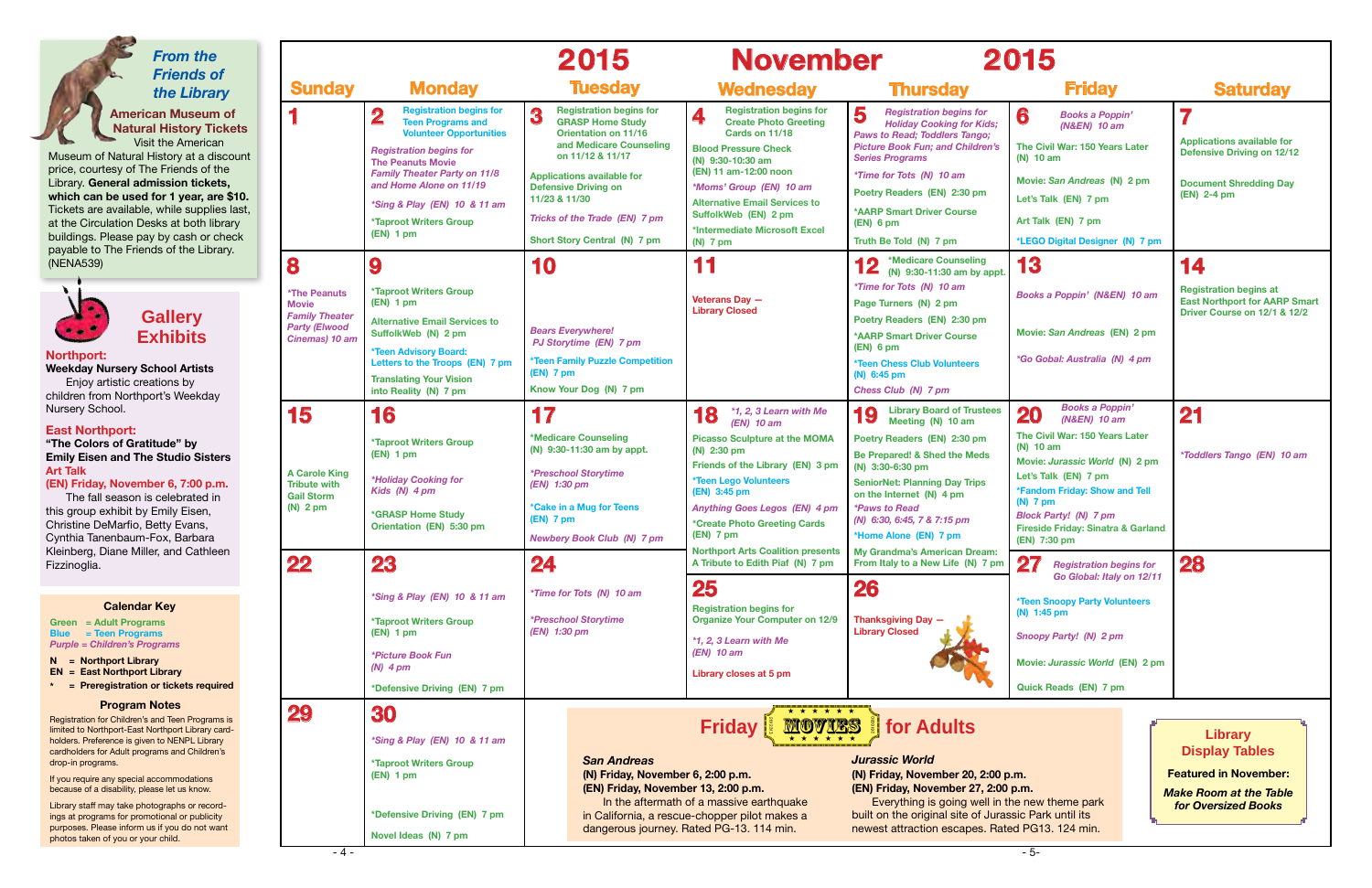# **FOR CHILDREN**

- 7 -

 Playing chess can help children enhance their creativity and expand critical thinking skills. Have fun, improve your game, and practice good sportsmanship! (45 min.) No registration required.

**(N) Thursday, November 12, 7:00 p.m.** *Children in grades 3-6* **in**

> **Please see the back page for more Children's programs.**





# **Holiday Cooking for Kids**

**(N) Monday, November 16, 4:00 p.m.** *Children in grades K-5; adults and siblings welcome*



 Adults with their children will enjoy making delicious pumpkin pie wontons with homemade ice cream. (60 min.) Registration begins November 5 at either library or online. ([NENJ684](http://alpha2.suffolk.lib.ny.us/search/?searchtype=X&SORT=D&searcharg=nenj684&searchscope=43))

 $\mathbb{W}^{\mathcal{F}}$  (EN) Wednesday, November 18, 4:00 p.m. *Children in grades 1-5*

**Bears Everywhere! PJ Storytime drop in (EN) Tuesday, November 10, 7:00 p.m.**



*Children with adult; siblings welcome*

 Enjoy music, movement activities, and stories about our cuddly friends. (30 min.)

**(N) Tuesday, November 17, 7:00 p.m.** *Children in grades 4 and up*

Club members will discuss *Circus Mirandus* by Cassie Beasley at this meeting. Check the Newbery Book Club page on the Library's website to read reviews written by club members of recently published books. New members are always welcome. (60 min.) No registration required.

# $\frac{1}{\alpha! \alpha!}$  Anything Goes Legos

Make new friends while building with Legos! Your Lego creation will be displayed in the Children's Room. (45 min.) No registration required.

# **Paws to Read**

**(N) Thursday, November 19, 6:30 p.m.** *Children in grades 1-5* Read to a certified therapy dog! These dogs

love to listen as kids



practice reading aloud! Children can choose a book from the Library's collection or bring one from home. Choose one 15-minute session:

| 6:30-6:45 (NENJ692) | 7:00-7:15 (NENJ694) |
|---------------------|---------------------|
| 6:45-7:00 (NENJ693) | 7:15-7:30 (NENJ695) |

#### $\frac{d}{d\sigma}$  **Rewbery Book Club in**

Registration begins November 5 at either library or online.





# **Home Alone**

**(EN) Thursday, November 19, 7:00 p.m.**  *Children in grades 5 and up*

 Home Alone is a program designed to help young teens navigate situations that may occur between the time they arrive

home from school and the time their parents return home from work. This fun, multimedia program is presented by staff from YDA. (90 min.) Registration begins November 2 at either library or online. ([NENY782](http://alpha2.suffolk.lib.ny.us/search/?searchtype=X&SORT=D&searcharg=nenj782&searchscope=43))

# ardry! Block Party!

## **(N) Friday, November 20, 7:00 p.m.**

*Children 1-4 years with adult; siblings welcome* Children learn to use their minds as well as their muscles while having fun building with blocks and playing with other children. (45 min.) No registration required, however space is limited.

# **Toddlers Tango**

**(EN) Saturday, November 21, 10:00 a.m.** *Children 2-4 years with adult; siblings welcome*

 Clap your hands and stomp your feet in this high-energy music and movement program. (45 min.) Registration begins November 5 at either library or online. ([NENJ697](http://alpha2.suffolk.lib.ny.us/search/?searchtype=X&SORT=D&searcharg=nenj697&searchscope=43))

# *Snoopy Party!*

**(N) Friday, November 27, 2:00 p.m.**  *Children ages 3 and up; adults and siblings welcome*

 It's a party, Charlie Brown! Enjoy a room full of crafts and games celebrating your favorite Peanuts characters. (60 min.) No registration required.

# **Go Global: Italy**

**(N) Friday, December 11, 4:00 p.m.**  *Children in grades K-2*

Ciao! Join us as we travel to Italy through stories, music, games, and more! (45 min.) Registration begins November 27 at either library or online. [\(NENJ705\)](http://alpha2.suffolk.lib.ny.us/search/?searchtype=X&SORT=D&searcharg=nenj705&searchscope=43)

#### **Reade Trade Reade Reade Reade Reader in the Peanuts Movie Consumer Server in the Paws to Reader Reader Reader Reader Reader Reader Reader Paws to Reader Reader Reader Reader Reader Reader Paws to Reader Reader R** *The Peanuts Movie* **Family Theater Party (Elwood Cinemas)**

# **Picture Book Fun**

# **(N) Monday, November 23, 4:00 p.m.**

*Children in grades K-2*

Come hear stories and learn about the unique artistic style of author/illustrator Eric Carle. Children will then create their own tissue paper collages. (45 min.) Registration begins November 5 at either library or online. ([NENJ698](http://alpha2.suffolk.lib.ny.us/search/?searchtype=X&SORT=D&searcharg=nenj698&searchscope=43))

*Children in grades 3-5*

 Discover the secrets behind baffling illusions and get tips from a professional magician. (45 min.) No registration required, just appear at the door!

# $\frac{1}{\alpha! \alpha!}$  Books a Poppin'

#### **(EN) Tuesday, November 3, 7:00 p.m. in**

**(N) Fridays, November 6, 13, 20, 10:00 a.m. (EN) Fridays, November 6, 13, 20, 10:00 a.m.** *Children birth-5 years not yet in kindergarten; siblings welcome* **in**

Read stories, sing songs, and share rhymes and fingerplays in this interactive program for families. (30 min.) No registration required, however space is limited.

# **FOR TEENS**

*Registration for Teen programs and Volunteer Opportunities begins November 2 at either library or online.*

# **Teen Volunteer Opportunities**

*Open to students in grades 7-12*

*You may choose one Volunteer Opportunity in addition to Teen Advisory Board.* 

### **Teen Advisory Board:**

**Letters to the Troops (EN) Monday, November 9,** 

**7:00-8:00 p.m.**



Earn volunteer credit as you write holiday greetings to our troops overseas. Materials, ideas, and refreshments will be provided. [\(NENY784](http://alpha2.suffolk.lib.ny.us/search/?searchtype=X&SORT=D&searcharg=neny784&searchscope=43))

### **Chess Club Volunteers**

**(N) Thursday, November 12, 6:45-8:00 p.m.** Help children play chess. A basic knowledge of

the game is required. ([NENY785](http://alpha2.suffolk.lib.ny.us/search/?searchtype=X&SORT=D&searcharg=neny785&searchscope=43))

#### **Lego Volunteers**

**(EN) Wednesday, November 18, 3:45-5:00 p.m.**

Earn volunteer credit while you assist children in grades 1-5 to create Lego projects. [\(NENY786\)](http://alpha2.suffolk.lib.ny.us/search/?searchtype=X&SORT=D&searcharg=neny786&searchscope=43)

### **Snoopy Party Volunteers**

**(N) Friday, November 27, 1:45-3:15 p.m.** Assist children with assorted activities to celebrate the new Snoopy movie. ([NENY787\)](http://alpha2.suffolk.lib.ny.us/search/?searchtype=X&SORT=D&searcharg=neny787&searchscope=43)

# **Fandom Friday: Show and Tell**

#### **(N) Friday, November 20, 7:00-8:30 p.m.**

 Join fellow fandom fans in this special Fandom Friday where we will share some of our most treasured fan merchandise and art and the stories behind them. ([NENY783](http://alpha2.suffolk.lib.ny.us/search/?searchtype=X&SORT=D&searcharg=neny783&searchscope=43))

## **LEGO Digital Designer**

#### **(N) Friday, November 6, 7:00-8:30 p.m.**

 Learn how to design your own unique LEGO projects using the LEGO Digital Designer program. [\(NENY778](http://alpha2.suffolk.lib.ny.us/search/?searchtype=X&SORT=D&searcharg=neny778&searchscope=43))

### **Teen Family Puzzle Competition**

**(EN) Tuesday, November 10, 7:00-8:30 p.m.** Join the staff of Youth Directions and Alternatives (YDA) for their 2nd annual Teen Family Puzzle Competition. Unplug and enjoy some technology-free family time.

Prizes will be awarded to the winning team. ([NENY779\)](http://alpha2.suffolk.lib.ny.us/search/?searchtype=X&SORT=D&searcharg=neny779&searchscope=43)

### **Cake in a Mug**

#### **(EN) Tuesday, November 17, 7:00-8:00 p.m.**

Learn how to make a delicious mug cake in the microwave, then decorate it with frosting and confectionaries. Please bring two microwaveable mugs (with handles) and your appetite. ([NENY781\)](http://alpha2.suffolk.lib.ny.us/search/?searchtype=X&SORT=D&searcharg=neny781&searchscope=43)

### **Home Alone**

**(EN) Thursday, November 19, 7:00-8:30 p.m.** *Students in grades 5 and up*

 Home Alone is a program designed to help young teens navigate situations that may occur between the time they arrive home from school and the time their parents return from work. This fun, multimedia program is presented by staff from YDA. ([NENY782](http://alpha2.suffolk.lib.ny.us/search/?searchtype=X&SORT=D&searcharg=neny782&searchscope=43))

> **Sunday, November 8, 10:00 a.m.** *Children 3 years and up with adult* Our Library has rented

Elwood Cinemas for a special showing of the new animated theatrical release *The Peanuts Movie*, starring Snoopy, Charlie Brown, and the gang. Each family member attending must register for a seat and each registrant receives free entrance to the movie, popcorn, and soda. Parents are responsible for transportation to and from Elwood Cinemas. (90 min.) Registration begins November 2 at either library or online. [\(NENJ683\)](http://alpha2.suffolk.lib.ny.us/search/?searchtype=X&SORT=D&searcharg=nenj683&searchscope=43)



# **FOR CHILDREN**

# drop<sup>2</sup> Tricks of the Trade

# **Teen Writers Workshop**

**(N) Friday, November 13, 7:30-8:45 p.m.**

*Students in grades 8-12*

Do you love to write? Join fellow writers to discuss your ideas and get feedback on your work. ([NENY780](http://alpha2.suffolk.lib.ny.us/search/?searchtype=X&SORT=D&searcharg=neny780&searchscope=43))